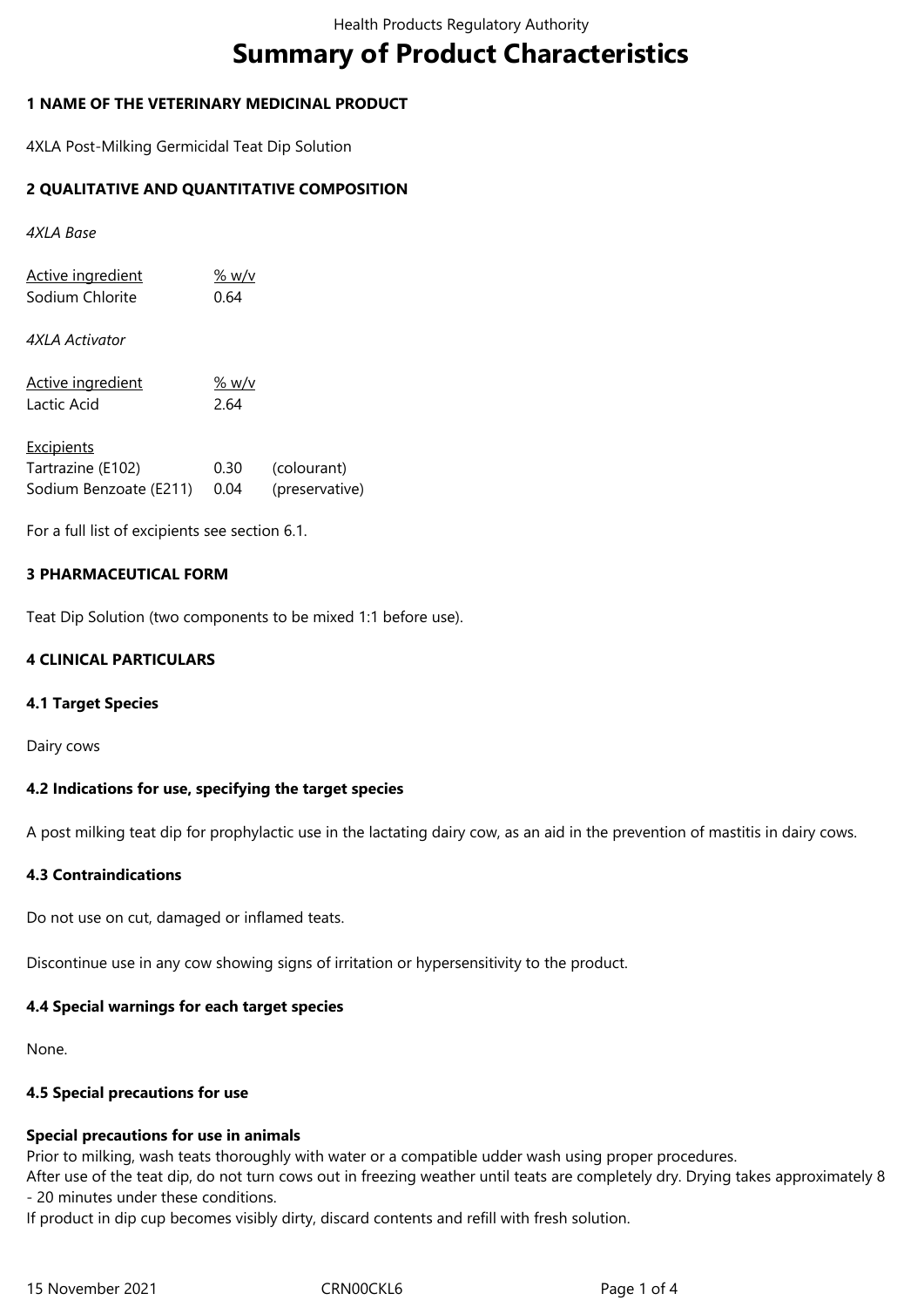#### Health Products Regulatory Authority

#### **Special precautions to be taken by the person administering the veterinary medicinal product to animals** Wash hands after use.

Avoid contact with eyes. If contact occurs, flush eyes with large quantities of water. If irritation develops, seek medical advice immediately and show the label to the physician.

In the event of accidental exposure, remove by dilution i.e.:

External: wash with water. Ingestion: drink water. Inhalation: remove to fresh air.

## **4.6 Adverse reactions (frequency and seriousness)**

Irritation of the teats occurs infrequently. It largely depends on the hygiene procedures, i.e. whether residues are effectively removed prior to milking. If residues from the last teat dip are allowed to build up, a dry crust may form. Removal of such crust may then leave the teat skin sore and irritated.

See section 4.5 for appropriate precautions for use.

## **4.7 Use during pregnancy, lactation or lay**

4XLA Post-Milking Germicidal Teat Dip is indicated for use in lactating dairy cows.

## **4.8 Interaction with other medicinal products and other forms of interactions**

None known.

## **4.9 Amounts to be administered and administration route**

For topical use as a teat dip.

Mix together equal volumes of the 4XLA Base and 4XLA Activator until the colour is uniform throughout. The gold colour in the mixed product may fade with time and this may be more rapid at higher temperatures. This does not affect the efficacy of the product.

Wash udders and teats and dry before milking. Immediately **after** milking dip all teats at least one half their length in the mixed product. Allow to air dry before cows are turned out to pasture, especially in freezing weather. Do not wipe. On average, approximately 4ml of product will be used per cow per milking. Always use freshly mixed 4XLA. Discard unused teat dip at the end of each milking.

## **4.10 Overdose (symptoms, emergency procedures, antidotes), if necessary**

Not applicable.

## **4.11 Withdrawal period(s)**

Meat and offal: 0 days. Milk: 0 days.

## **5 PHARMACOLOGICAL or IMMUNOLOGICAL PROPERTIES**

Pharmacotherapeutic group: Products for teats and udder, disinfectants. ATCvet code: QG52A

## **5.1 Pharmacodynamic properties**

When the chlorite active ingredient in the 4XLA Base is activated by acidification with the lactic acid in the 4XLA Activator, a germicidal system is formed in equilibrium with the chlorite and consisting of short-lived chlorous acid and its related oxychlorine disproportionation products including chlorine dioxide. The excess lactic acid present from the 4XLA Activator also

15 November 2021 CRN00CKL6 Page 2 of 4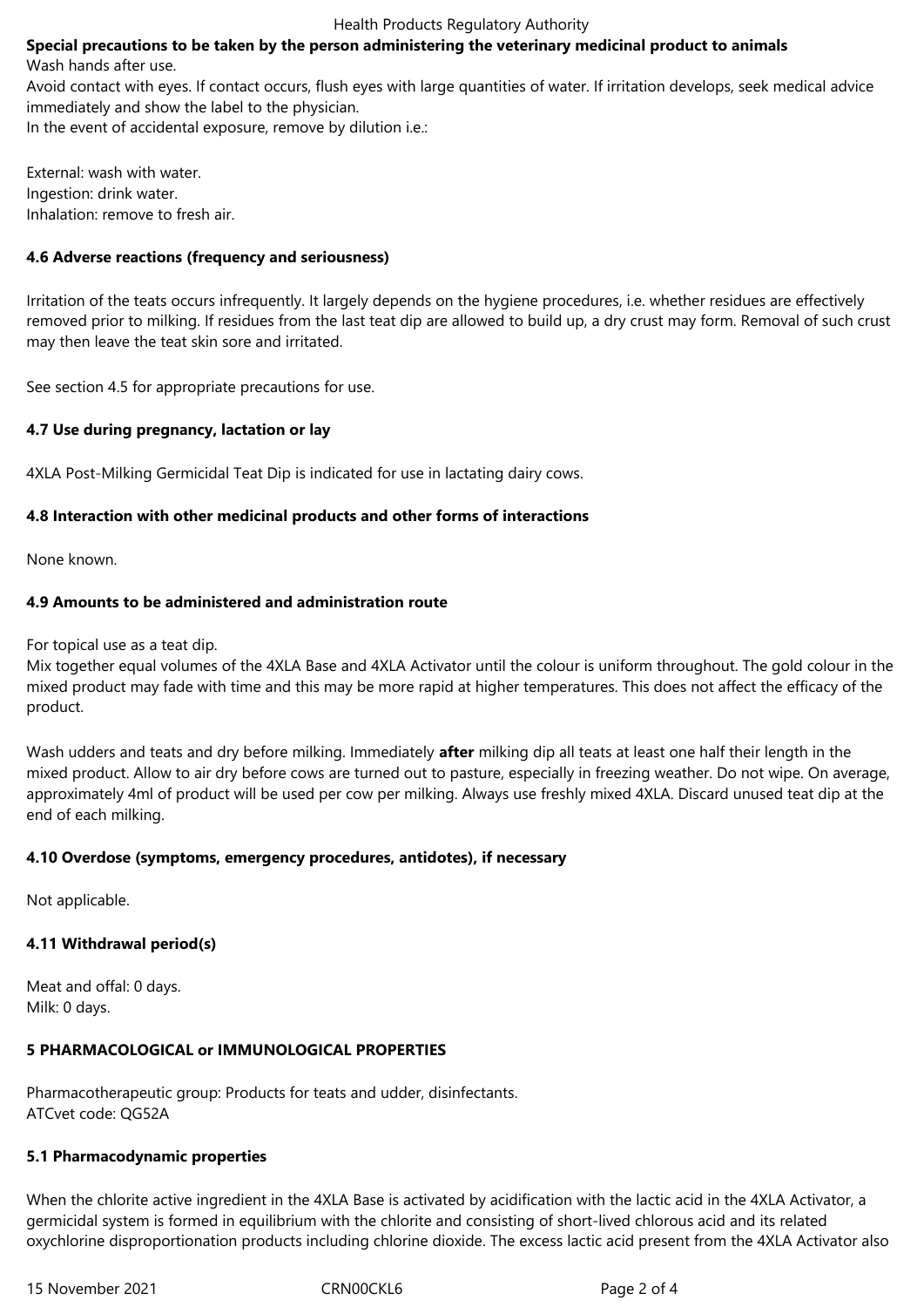Health Products Regulatory Authority

has the inherent microbicidal characteristics of its chemical family, the alpha hydroxy carboxylic acids.

| ClO <sub>2</sub><br>chlorite | $^+ \mathrm{H}^+$<br>HCIO <sub>2</sub><br>$\leftrightarrow$<br>chlorous acid |  |  | $\rightarrow$ | antimicrobial oxychlorine species |
|------------------------------|------------------------------------------------------------------------------|--|--|---------------|-----------------------------------|
|                              | $-H^+$                                                                       |  |  |               |                                   |
|                              | Lactic acid H <sub>2</sub> C(OH)COOH                                         |  |  |               | antimicrobial species             |

The chlorous acid/derived species system has a highly potent and broad spectrum of germicidal activity, probably via oxidative attack at susceptible sites on the microbial envelope.

The lactic acid (excess) exerts its antimicrobial effect by absorbing to cell surfaces and promoting leakage of hydrogen ions across the cell membrane, resulting in the acidification of the cell interior and inhibition of nutrient transport.

## **5.2 Pharmacokinetic particulars**

Absorption of the chlorite active ingredient by the skin of the teat is extremely low. No significant chlorite residues are detectable in milk from cows treated with 4XLA.

## **6 PHARMACEUTICAL PARTICULARS**

## **6.1 List of excipients**

*Base:* Disodium Edetate Sodium Hydroxide Purified Water

*Activator*: Glycerol Hydroxyethylcellulose Tartrazine (E102) Sodium Laurilsulfate Sodium Benzoate (E211) Purified Water

# **6.2 Major incompatibilities**

None known.

# **6.3 Shelf-life**

Shelf life of the veterinary medicinal product as packaged for sale: 2 years Shelf life after first opening the immediate container: 2 years Once the solutions have been mixed, any remaining mixed, ready-to-use solution should be discarded at the end of milking.

# **6.4 Special precautions for storage**

Store away from food, drink and animal feedstuffs.

Store below 25°C. Protect from direct sunlight. Store in tightly closed original containers. Do not freeze. However, freezing will not affect the performance of the product provided that the contents are thawed out and agitated thoroughly before mixing 4XLA Base and 4XLA Activator.

15 November 2021 CRN00CKL6 Page 3 of 4